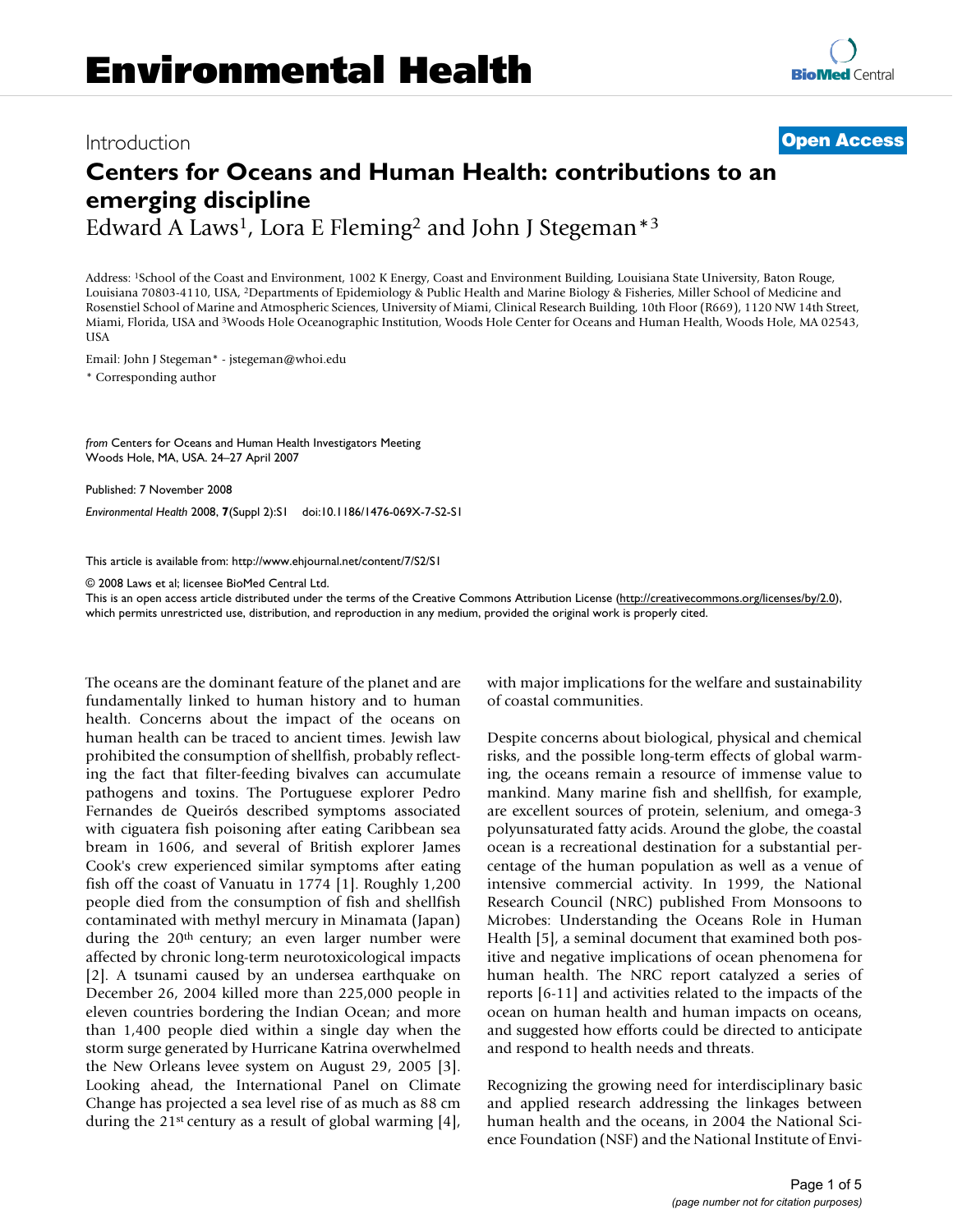ronmental Health Science (NIEHS) jointly funded grants establishing four Centers for Oceans and Human Health (COHH). These centers are: (i) the Oceans and Human Health Center at the University of Miami, (ii) the Pacific Research Center for Marine Biomedicine at the University of Hawaii, (iii) the Pacific Northwest Center for Human Health and Ocean Studies at the University of Washington, and (iv) the Woods Hole Center for Oceans and Human Health at the Woods Hole Oceanographic Institution, the Marine Biological Laboratory, and Massachusetts Institute of Technology. Through an internal competitive process, the National Oceanic and Atmospheric Administration (NOAA) in the same year designated three NOAA centers of excellence in oceans and human health under their Oceans and Human Health Initiative (OHHI): (i) the West Coast Center for Oceans and Human Health at the Northwest Fisheries Science Center in Seattle, Washington, (ii) the NOAA Center of Excellence in Oceans and Human Health at the Hollings Marine Laboratory in Charleston, South Carolina, and (iii) the NOAA Center of Excellence for Great Lakes and Human Health at the Great Lakes Environmental Research Laboratory in Ann Arbor, Michigan. The NOAA initiative also includes external competitive grant, distinguished scholar, and traineeship programs.

In the United States, one of the motivations for OHH research arises from the fact that some 62 million Americans swim in the coastal waters of the United States and spend 800 million person-days at beaches annually [12]. Wound, eye and ear infections that can result from pathogen exposure often go unreported, but may be serious; for example, *V. vulnificus* wound infections have a death rate of some 50% [13]. Public awareness of the healthful characteristics of many seafoods is reflected by increasing per capita seafood consumption by U.S. citizens to more than 7 kg per year in 2003. However, the presence of algal toxins and chemical pollutants in some seafood products, and exposure to microbial contaminants (such as *Vibrio* bacteria and *Noroviruses*) as a result of the consumption of raw and even cooked molluscan shellfish remain a concern [14,15]. The economic costs associated with the impact of harmful algal blooms (HABs) on public health have been estimated to be at least \$20 million per year in the United States; while in Southern California alone, the medical costs associated with microbial contamination of recreational beaches range between \$20 million and \$50 million per year [12].

Oceans and Human Health is a growing integration of several disciplines, from physical oceanography to molecular biology to epidemiology, emerging largely from the recognition that ocean processes have important implications for public health, and human activities can influence these processes. Details on approaches to this new

area of concern may be found in the Interagency Oceans and Human Health Research Implementation Plan [16]. The five articles in this Oceans and Human Health Supplement issue of Environmental Health were conceived at a joint meeting of investigators from the NSF/NIEHS and the NOAA Oceans and Human Health Centers. Their intent is to articulate some of the challenges that lie ahead in this new multi-disciplinary area of scientific research [17]. The papers focus in part on prevention, particularly for HABs and pathogens, since one strategy in Oceans and Human Health is to "get ahead of the curve", i.e., to warn the public and resource managers before morbidity and mortality rates start to rise.

#### **Microbial pathogens and OHH**

The primary concern regarding microbial pathogens is human exposure associated with the recreational and commercial use of coastal waters containing either indigenous or introduced pathogens. The primary route of transmission is the consumption of seafood, but can occur also by contact with seawater or exposure to marine aerosols and zoonoses. Almost all major bacterial lineages that contain human pathogens have also been detected in samples from ocean environments or organisms[18]. Yet for only few of these pathogens are tests available, and even fewer are routinely monitored [18].

For years, the standard strategy for monitoring introduced pathogens has been measuring the concentration of socalled fecal indicator bacteria (FIB). There are acknowledged and serious problems associated with the use of FIB for this purpose [19]. These include the facts that: (i) there is large spatial and temporal variability in FIB concentrations at recreational beaches, particularly in sub/tropical areas; (ii) FIB are not uniquely diagnostic for human fecal pollution; (iii) FIB may or may not survive in the environment as long as some of the hardier fecal pathogens (e.g., infectious hepatitis) for which they are the alleged surrogates; (iv) the standard assays for FIB take 24–48 hours; (v) only some strains of pathogenic microorganisms are highly virulent; and (vi) FIB provide no indication of the presence or abundance of non-enteric pathogens (e.g., *Staphyllococcus aureus*, *Naegleri fowleri* and *Legionella pneumophila*). Recent epidemiological studies conducted at recreational beaches impacted by non-point source pollution have revealed no statistically significant correlation between FIB concentrations and morbidity [19]. These issues are being addressed through a multidisciplinary and innovative strategy, including: (i) tests for microbes truly diagnostic of human and animal fecal pollution; (ii) molecular assays that are far more rapid than culture techniques; (iii) tests for the presence of virulence genes; (iv) the use of sentinel species and habitats [12,19]; and (v) the use of mathematical models to fill in spatial and tem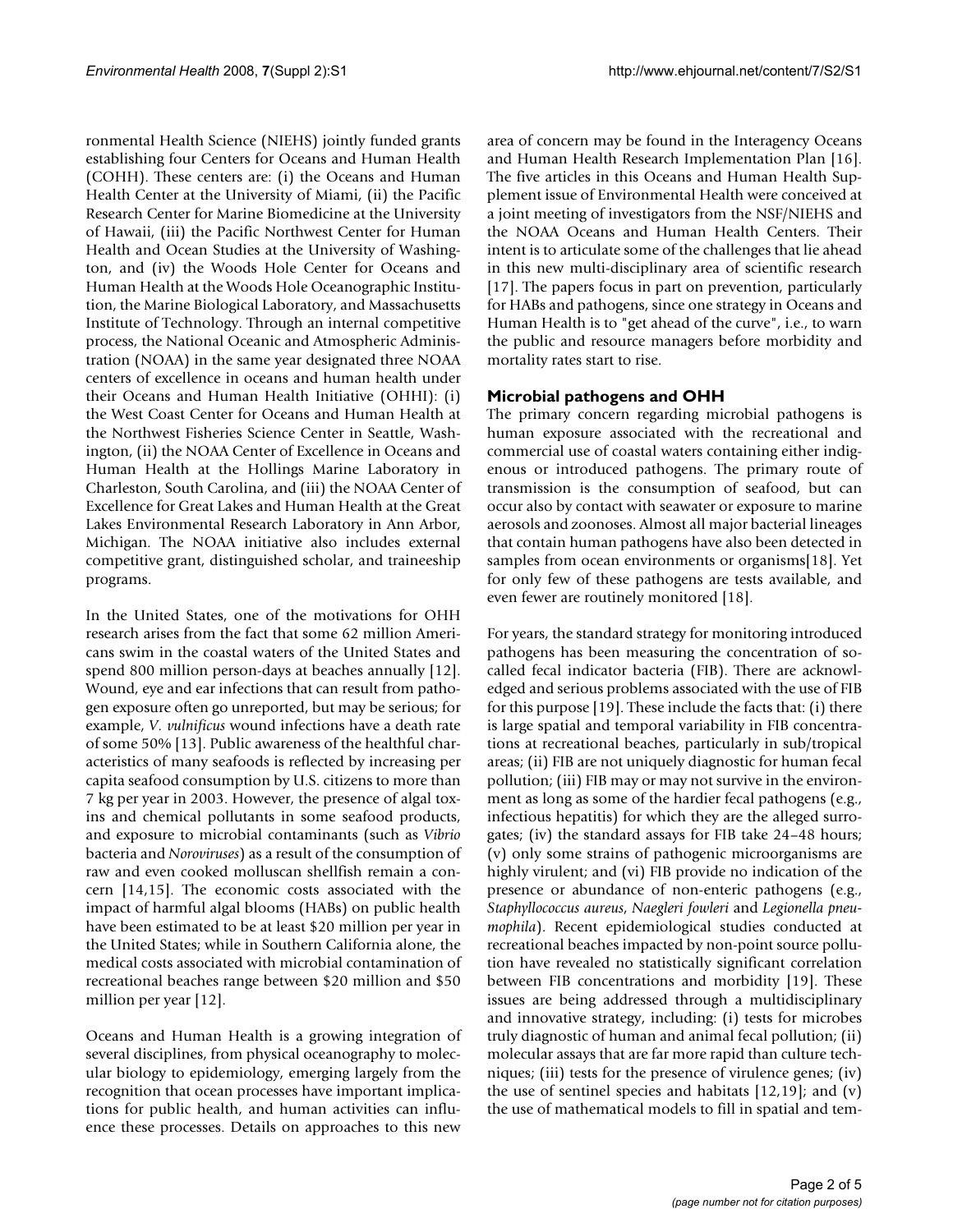poral gaps in the data, and predict the behavior of complex systems [20].

Polymerase chain reaction methods for example, are being used to rapidly and specifically target microbes of public health concern, including those not examined previously because of an inability to culture them. New molecular assays have been introduced for detection of FIB, bacterial pathogens, viral pathogens, and protistan (protozoan) parasites. And recent methodological improvements are allowing simultaneous detection of multiple targets in a single assay. Scientists from MIT in the Woods Hole Center, in collaboration with colleagues from Northwestern University, have recently developed a protocol involving DNA microarrays that enables accurate identification of specific bacterial sequences in natural samples. Applied to environmental samples, the microarrays are able to detect *Vibrio cholerae* at natural concentrations in New England estuarine water, suggesting that microarrays may be applicable to broad environmental monitoring of co-occurring pathogens [19]. OHH researchers are working with the Southern California Coastal Water Research Project and the U. S. Environmental Protection Agency to evaluate the potential for such novel microbial detection technologies to forecast human health risks at California beaches contaminated with nonpoint sources of pollution. Researchers at the University of Miami are currently conducting an epidemiological study at Florida beaches impacted by non-point source pollution in collaboration with the U.S. Centers for Disease Control and Prevention and Florida Dept of Health [19].

#### **Harmful algal blooms (HAB) and OHH**

The acronym "HAB" is somewhat misleading since some HAB-designated problems (e.g., ciguatera fish poisoning), though caused by algae, are not associated with blooms in any conventional sense of the word, and others are caused by cyanobacteria, which are prokaryotic and, strictly speaking, not algae. Regardless, there are a variety of human health problems associated with HABs. The most common is acute (and in some cases, chronic) intoxication resulting from the consumption of shellfish or finfish that contain neurotoxins produced by HABs [21]. Other problems include respiratory irritation caused by the inhalation of aerosolized toxins produced by HABs, and the presence of HAB toxins in drinking water supplies, as in the Great Lakes.

In some cases remote sensing has been very successful in detecting HABs (and warning the public). A good example is detection of *Karenia brevis* blooms off the west coast of Florida by scientists at the University of Miami COHH in collaboration with NOAA OHH researchers [21]. Scientists at the University of Washington COHH have developed a prototype antibody-based sensor for the detection of domoic acid, the neurotoxin that causes amnesic shellfish poisoning, and are collaborating with the University of Hawaii COHH and the Hollings Marine Laboratory to develop a similar probe for ciguatoxin [21]. In Puget Sound, the toxicity of shellfish is being monitored as a proxy to detect HAB events, as monitoring of phytoplankton abundance and composition is not sufficiently frequent [22]. As with pathogens, mathematical models have been used to integrate information from field studies and, in combination with biological mechanisms, to gain insight into the processes that trigger algal blooms. One of the best examples of this approach has been the hindcasting of *Alexandrium fundyense* blooms in the Gulf of Maine by the Woods Hole COHH [20,21,23].

A concern with modeling and forecasting is the growing awareness that the abundance and, in particular, the toxicity of HAB species may not be explainable solely in terms of the physics and chemistry of the environment. Interactions with bacteria and/or viruses, for example, may play an important role in toxin production. Interactions with bacteria appear to play a role in the production of the neurotoxin, domoic acid, by the diatom, *Pseudonitzschia* [21]. The importance of such species interactions has been established also among pathogens; *Vibrio cholerae*, for example acquires the cholera toxin gene via phage transduction [19],

Another emerging issue has been the discovery by scientists at the Hawaii COHH and others that the neurotoxin, β-N-methylamino-L-alanine (BMAA), is produced by all known groups of cyanobacteria [21]. BMAA has been suggested to contribute to neurodegenerative diseases such as amylotrophic lateral sclerosis (ALS)/Parkinson's Disease and Alzheimer's-dementia and similar diseases in humans and animals [24]. It may find its way into the diets of humans and wildlife through the consumption of cyanobacteria, food chain magnification, and/or exposure to contaminated water supplies [21]. Currently, our concern about the impact of most HAB toxins on human health, and consequently our ability to mitigate the risks, is based largely on risks from acute exposures. However, there is growing concern about potential risks associated with long-term exposure to BMAA or HAB-associated toxins. Consumption of drinking water and/or seafood, for example, might result in chronic exposure to low levels of toxins, at concentrations below regulatory levels or even conventional detection limits [21].

#### **Global change and OHH**

In terms of human health effects worldwide, a very important yet poorly understood issue emerging in OHH is the potential impact of climate change on the ecology of pathogens and harmful algal species. Among the eukaryotic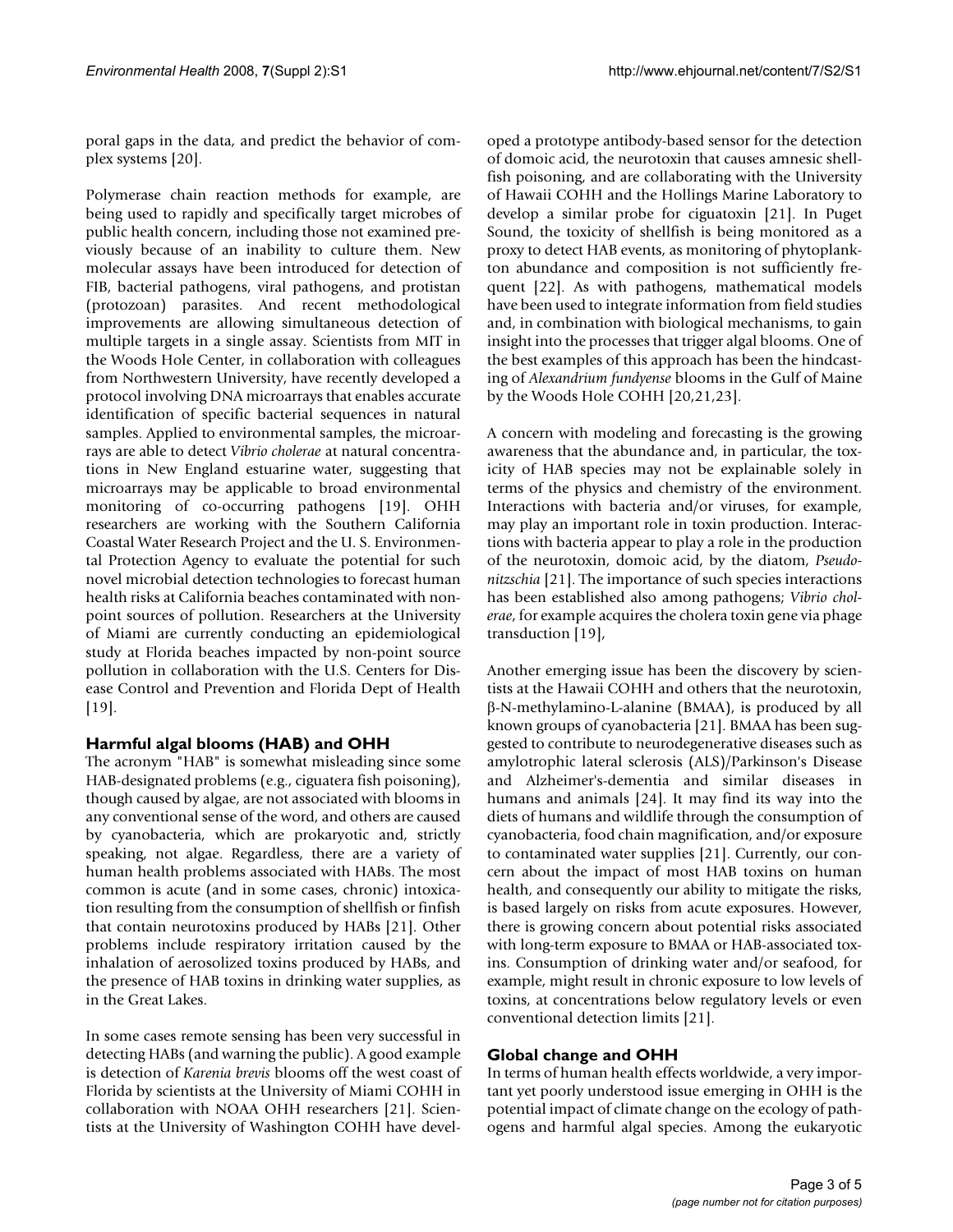microalgae, dinoflagellates are expected to benefit from a warmer climate and more thermally stratified water column [22]. Most HAB species are dinoflagellates. Global warming is expected to accelerate hydrological cycles, with resultant increases in stream runoff to coastal waters surrounding much of Asia and North and South America. Nutrient loading associated with increased coastal runoff may trigger more frequent blooms of HA species in the oceans and in fresh waters [22]. One of the proposed strategies for mitigating the impact of anthropogenic  $CO<sub>2</sub>$ emissions, fertilization of large areas of the ocean with iron, could also stimulate HABs. Field studies of the impact of iron fertilization by researchers at the Hawaii OHH Center have indicated that pennate diatoms are the primary beneficiaries of iron fertilization; *Pseudo-nitzschia*, the genus containing a number of species associated with the production of the neurotoxin domoic acid and amnesiac shellfish poisoning, is particularly responsive [22].

#### **Outreach and education**

Various agencies, in part through the Centers, are helping to train a new generation of scientists in the interdisciplinary aspects of OHH through the participation of students and post-docs in OHH research projects and related activities, including the NSF-funded OHH research experience for undergraduates (REU) program and a new NOAAfunded OHH Traineeship Program.

Collaborations among the various OHH centers and other OHH researchers have: (i) produced a noteworthy multicenter and interdisciplinary microbiological study of New Orleans and Lake Pontchartrain following Hurricane Katrina [25]; (ii) produced a special edition of Oceanography on OHH [26] and a textbook on OHH [27]; and (iii) helped facilitate the organization of multiple sessions on OHH at the 2006 and 2008 AGU/ASLO/TOS Ocean Sciences meetings, as well as a variety of other symposia, workshops, and meetings and a new Gordon Research Conference-supported conference and Graduate Research Seminar on Oceans and Human Health [http:www.grc.org/programs.aspx?year=2008&pro](http://www.grc.org/programs.aspx?year=2008&program=oceans)

[gram=oceans](http://www.grc.org/programs.aspx?year=2008&program=oceans). Synergistic and collaborative contributions to the ongoing work of the Interagency Working Group on Harmful Algal Blooms, Hypoxia and Human Health have played an important role in the success of the Working Group in producing the first comprehensive assessment of the status of OHH research and opportunities for advancement in this new field [17]. Hopefully, the current volume will provide a perspective on the current status in several areas, which may stimulate further efforts in this young and globally important endeavor and scientific discipline.

#### **Competing interests**

The authors declare that they have no competing interests.

#### **Acknowledgements**

A number of people, especially Elaine Faustman, Juli Tritanj and Paul Sandifer, made comments on the manuscript. The support of the National Science Foundation (US) and the National Institute of Environmental Health Sciences (US) is gratefully acknowledged: Grant numbers NSF OCE04- 32479 and NIEHS P50 ES012740 (EAL), NSF OCE-0432368 and NIEHS P50 ES12736 (LEB), and NIEHS P50 ES012742 and NSF OCE-043072 (JJS).

This article has been published as part of *Environmental Health* Volume 7, Supplement 2, 2008: Proceedings of the Centers for Ocean and Health Investigators Meeting. The full contents of the supplement are available online at<http://www.ehjournal.net/supplements/7/S2>.

#### **References**

- 1. Helfrich P: **[Fish poisoning in Hawaii.](http://www.ncbi.nlm.nih.gov/entrez/query.fcgi?cmd=Retrieve&db=PubMed&dopt=Abstract&list_uids=13953563)** *Hawaii Med J* 1963, **22:**361-372.
- 2. Smith WE, Smith AM: **Minmata.** *New York: Holt, Rinehart, and Winston*; 1975.
- 3. Laska S, Morrow BH: **Social vulnerabilities and Hurricane Katrina: An unnatural disaster in New Orleans.** *Marine Technology Society Journal* 2007, **40(4):**16-26.
- 4. **Climate Change 2007** [\[http://www.ipcc.ch/\]](http://www.ipcc.ch/)
- 5. NRC: **From Monsoons to Microbes: Understanding the Ocean's Role in Human Health.** *Washington, D.C.: National Academy Press*; 1999.
- 6. Tyson FL, Rice DL, Dearry A: **[Connecting the oceans and human](http://www.ncbi.nlm.nih.gov/entrez/query.fcgi?cmd=Retrieve&db=PubMed&dopt=Abstract&list_uids=15175187) [health.](http://www.ncbi.nlm.nih.gov/entrez/query.fcgi?cmd=Retrieve&db=PubMed&dopt=Abstract&list_uids=15175187)** *Environmental Health Perspectives* 2004, **112(8):**A455-A456.
- 7. Stegeman JJ, Solow AR, Goehl TJ: **[Environmental health and the](http://www.ncbi.nlm.nih.gov/entrez/query.fcgi?cmd=Retrieve&db=PubMed&dopt=Abstract&list_uids=12417490) [coastal zone.](http://www.ncbi.nlm.nih.gov/entrez/query.fcgi?cmd=Retrieve&db=PubMed&dopt=Abstract&list_uids=12417490)** *Environmental Health Perspectives* 2002, **110(11):**A660-A661.
- 8. Knap A, Dewailly E, Furgal C: **[Indicators of ocean health and](http://www.ncbi.nlm.nih.gov/entrez/query.fcgi?cmd=Retrieve&db=PubMed&dopt=Abstract&list_uids=12204815) [human health: A research framework.](http://www.ncbi.nlm.nih.gov/entrez/query.fcgi?cmd=Retrieve&db=PubMed&dopt=Abstract&list_uids=12204815)** *Environmental Health Perspectives* 2002, **110:**839-845.
- 9. **America's Living Oceans: Charting a Course for Sea Change**
- [[http://www.pewtrusts.org/pdf/env\\_pew\\_oceans\\_final\\_report.pdf\]](http://www.pewtrusts.org/pdf/env_pew_oceans_final_report.pdf)<br>An Ocean Blueprint for the 21<sup>st</sup> Century [http://www.ocean 10. **An Ocean Blueprint for the 21st Century** [commission.gov/documents/full\\_color\\_rpt/](http://www.oceancommission.gov/documents/full_color_rpt/000_ocean_full_report.pdf) [000\\_ocean\\_full\\_report.pdf\]](http://www.oceancommission.gov/documents/full_color_rpt/000_ocean_full_report.pdf)
- 11. Sandifer PA, Holland AF, Rowles TK, Scott GI: **[The oceans and](http://www.ncbi.nlm.nih.gov/entrez/query.fcgi?cmd=Retrieve&db=PubMed&dopt=Abstract&list_uids=15175186) [human health.](http://www.ncbi.nlm.nih.gov/entrez/query.fcgi?cmd=Retrieve&db=PubMed&dopt=Abstract&list_uids=15175186)** *Environmental Health Perspectives* 2004, **112(8):**A454-455.
- 12. Kite-Powell HL, Fleming LE, Backer LC, Faustman EM, Hoagland P, Tsuchiya A, Younglove L, Wilcox BA, Gast RJ: **Linking the oceans to public health: Where is the "human health" in "oceans and human health"?** *Environ Health* 2008, **7(Suppl 2):**S6.
- 13. Oliver JD: **Vibrio vulnificus.** In *Oceans and Health:Pathogens in the Marine Environment* Edited by: *Belkin S, Colwell RR*. *Springer*; 2006:253-276.
- 14. Nesheim MC, Yaktine AL, (eds): **Seafood Choices: Balancing Benefits and Risks.** *Washington, D.C.: National Academies Press*; 2007.
- 15. Dickoff WW, Collier TK, Varanasi U: **The seafood "dilemma" a way forward.** *Fisheries* 2007, **32:**244-246.
- 16. Fleming LE, Broad K, Clement A, Dewailly E, Elmir S, Knap A, Pomponi SA, Smith S, Solo-Gabriele H, Walsh PJ: **[Oceans and Human](http://www.ncbi.nlm.nih.gov/entrez/query.fcgi?cmd=Retrieve&db=PubMed&dopt=Abstract&list_uids=16996542) [Health: Emerging Public Health Risks in the Marine Environ](http://www.ncbi.nlm.nih.gov/entrez/query.fcgi?cmd=Retrieve&db=PubMed&dopt=Abstract&list_uids=16996542)[ment.](http://www.ncbi.nlm.nih.gov/entrez/query.fcgi?cmd=Retrieve&db=PubMed&dopt=Abstract&list_uids=16996542)** *Marine Pollution Bulletin* 2006, **53:**545-560.
- 17. Sandifer PA, Sotka C, Garrison D, Fay V: **Interagency oceans and human health research implementation plan: a prescription for the future.** *Interagency Working Group on Harmful Algal Blooms, Hypoxia and Human Health of the Joint Subcommittee on Ocean Science and Technology* 2007:92.
- 18. Thompson JT, Marcelino L, Polz MF: **Diversity and sources of human bacterial pathogens and overview of methods of their detection and quantification.** In *Ocean and Health: Pathogens in the Marine Environment* Edited by: *Belkin S, Colwell RR*. *Springer*; 2005:29-68.
- 19. Stewart JR, Gast RJ, Fujioka RS, Solo-Gabriele HM, Meschke JS, Amaral-Zettler LA, Castillo ED, Polz MF, Collier TK, Strom MS, *et al.*: **The coastal environment and human health: microbial indicators, pathogens, sentinels and reservoirs.** *Environ Health* 2008, **7(Suppl 2):**S3.
- 20. Dyble J, Bienfang P, Dusek E, Hitchcock G, Holland F, Laws EA, Lerczak J, McGillicuddy DJ Jr, Minnett P, Moore SK, *et al.*: **Environmental**